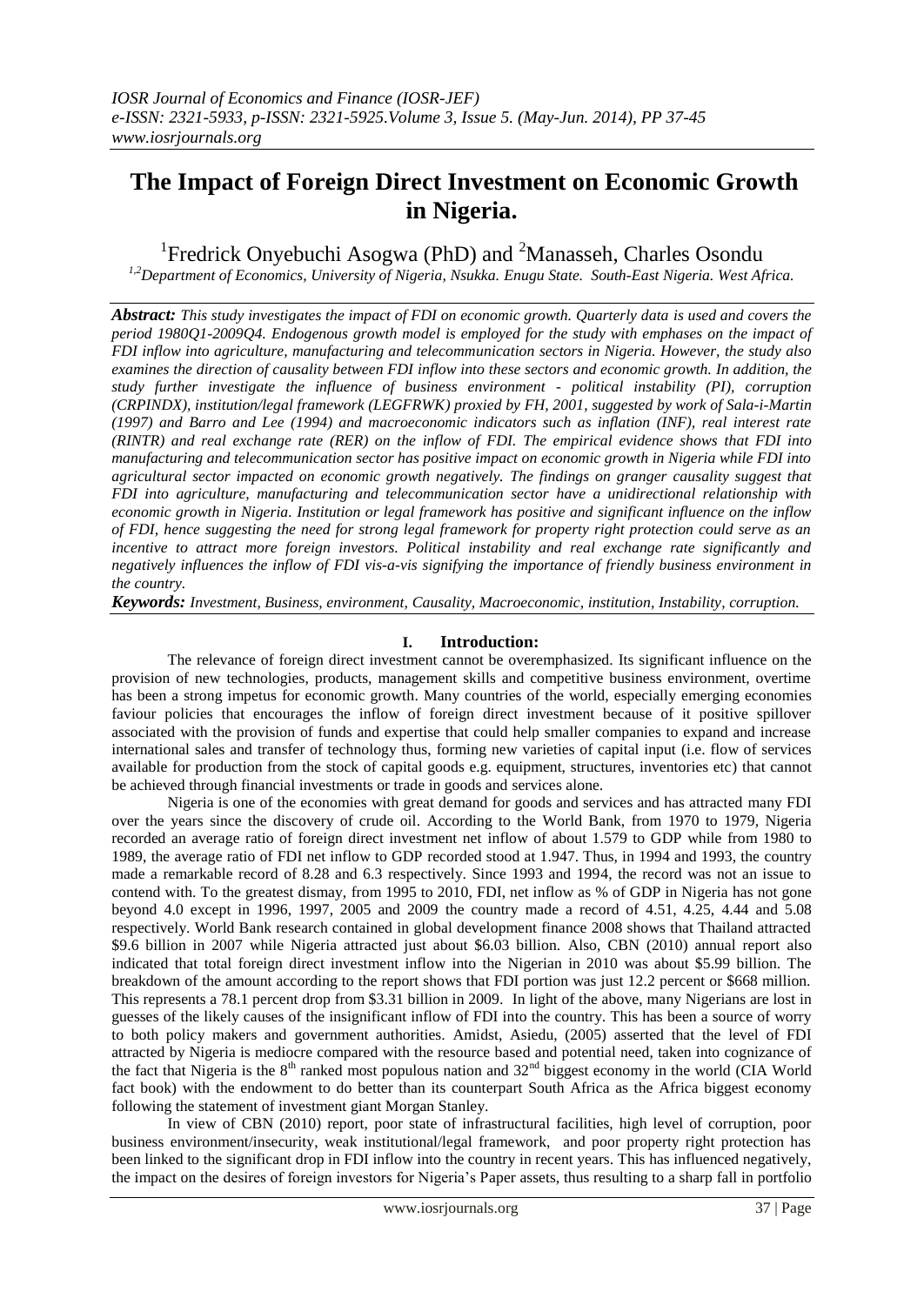investments by 87.1 percent to 65.5 percent (\$3.9 billion) capital inflows into the country in 2010. In support of this report, Zhang, (2001) asserts that the extent to which FDI contributes to growth depends on the economic and social condition or the quality of the environment of the recipient country. Hence, World Bank/IFC (2012) latest ease of doing business equally shows that Nigeria was ranked 133rd out of 183 countries and  $4<sup>th</sup>$  (i.e. partly free) in the freedom of world country rating report associated with her political right and civil liberties while, the global anti-corruption body (Transparency International) yearly ranking of public sector transparency moved Nigeria up from 143<sup>rd</sup> in 2011 to 139 in 2012. Even though the Federal Government dismissed the rating by Transparency International (TI), saying it was a product of "synopsis of negative media reports (Emmanuel and Agande, 2012), the fact remains that a value system that aim at ordering and prioritizing the ethics and ideology is seriously need to shape the perceptions and thinking of foreign investors about the country and to step up the inflow of FDI into the country.

In recent time, federal government of Nigeria has grown much concern over the threat and challenges facing the country. To this, many policy reforms has been initiated in order to change the belief and the value system of people on the basis of Nigerian's social, economy and the political philosophy. For example in 2007, former president of Nigeria, Alhaji Umaru Musa Yar"Adua (Late) initiated a policy reform called "Seven (7) point agenda" to address the problem of dilapidated infrastructural facilities and insecurity of lives and property. However, in 2011, President Goodluck Ebele Jonathan initiated a complementary policy tagged the transformation agenda. The agenda focused on non-inflationary growth, employment generation, poverty alleviation and value reorientation of the citizenry thereby challenging different arms and institutions of the government such as the national assembly, judiciary, electoral umpire and armed forces to stand on their feet to re-invent the wheel to property and human right protection and conducive business environment in order to exploit the inherent benefits of the agenda to promote economic growth of the country.

Furthermore, the empirical linkage between FDI and economic growth in Nigeria is yet unclear, despite numerous studies that have examined the influence of FDI on Nigeria"s economic growth with varying outcomes (Adelegan, 2000 and Akinola, 2004). Thus, the relationship between FDI and growth may be country and period specific (Egbo, Nil). Asiedu (2003) submits that the determinants of FDI in one region may not be the same for other regions. Also, the determinants of FDI in countries within a region may be different from one another and from one period to another.

In the previous literature, many studies made conscious effort in revealing the causality effect and the impacts of FDI on economic growth in Nigeria with very few examining the influence of FDI into specific sectors like agricultural, manufacturing and telecommunication sector. Previous studies look at FDI in a broad term without looking at the specific sectors and it impact on the economy as at the time of this study. To the best of our knowledge, only the work of Ayanwale (2007) and Egwaikhide (2012) investigated the impact of FDI taken into consideration of specific sectors of both non-oil and oil sector respectively. Hence, Ayanwale (2007) investigate the empirical relationship between non-extractive FDI and economic growth while Egwaikhide (2012) examine the long run relation between FDI in five sectors of the economy for periods of 1980 to 2009 using Johanson cointegration test and annual data. Thus, our study intends to investigate the impacts of FDI in three sectors of the economy such as Agricultural, manufacturing and Telecommunication sector on economic growth in Nigeria, hence shading more light on the importance of development of these sectors order than the oil sector. Following the World Bank/IFC (2012) latest ease of doing business and Global Anti-corruption (Transparency International) report of 2011 and 2012 in Nigeria that shows unfavorable business environment and weak property right protection, we intend to investigate the impacts of business environment divided into political, institutional/legal framework and macroeconomic factors on FDI inflow into Nigeria for the periods of 1980 to 2009, using quarterly data. Furthermore, we further extended our investigation to the direction of causality between FDI in the three sectors and economic growth. With the inclusion of business environment, legal/institutional framework, causality test and the use of quarterly data, the study departs from the work of Ayanwale (2007) and Egwaikhide (2012).

This paper is divided into six sections. Section two is a review of literature, Section three outlines the methodology, Section four discusses the empirical findings and five the findings implication while section six is the conclusion and policy suggestions.

## **II. Review of Literature:**

## **2.1. Theoretical Framework:**

The divergent views of theories on the impact and determinants of inflow of FDI into recipient countries deposited a strong guess on "which is the correct theory" in the mind of every researcher. The different ideologies of theorist on the determinants of FDI and its impact emanate from the heterogeneous nature of economic environment of countries of the world. Hence, some theories believe that competition, the influence of real exchange rate and innovation is a key thing that attracts FDI while others postulated that social condition, environment, economic growth, market imperfection, technological development, labour abundant etc of the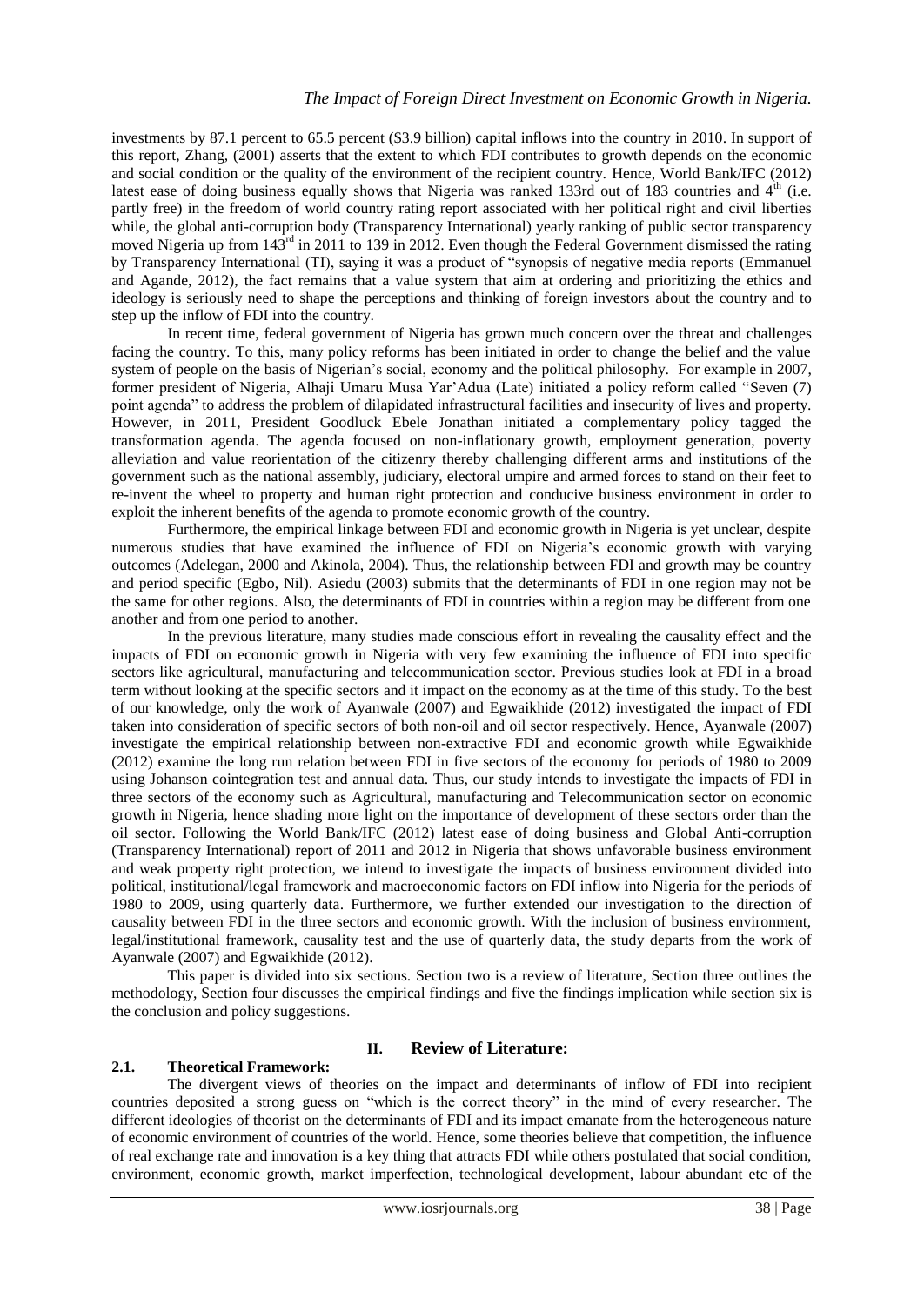recipient countries play a crucial role in attracting FDI (see Vernon, 1966; Crushman, 1985; Hymer, 1976 and Dunning, 1973; 1980 and 1988). Thus, Hymer (1976), the author of the concept of firm-specific advantages demonstrates that FDI take place only if the benefits of exploiting firm-specific advantages outweigh the relative costs of the operations abroad. He further argues that the inflow of FDI to recipient economy is due to the imperfection that characterized their market while other maintain that the extent to which FDI contributes to growth depends on the economic and social condition or in short, the quality of environment of the recipient country (Buckley, Clegg, Wang, & Cross, 2002). The quality of environment relates to the rate of savings in the host country, the degree of openness and the level of technological development. Host countries with high rate of savings, open trade regime and high technological product would benefit from increase FDI to their economies. In addition, FDI may have negative effect on the growth prospect of the recipient economy if they give rise to a substantial reverse flows in the form of remittances of profits, and dividends and/or if the transnational corporations (TNCs) obtain substantial or other concessions from the host country.

But Dunning (1988), in his eclectic theory on international production includes three variables as the major determinants FDI; ownership-specific, location-specific and internalization. The theory sometimes called "OLI framework"**,** stands at the intersection of a macroeconomic theory of international trade and microeconomic theory of the firm. It is an exercise in resource allocation and organizational economics. The key assertion is that all three factors (OLI) are important in determining the extent and pattern of FDI. Ownershipspecific variables include tangible assets such as natural endowments, manpower, and capital but also intangible assets such as technology and information, managerial, marketing, and entrepreneurial skills, and organizational systems. Location-specific (or country-specific) variables refer to factor endowments introduced in the preceding chapter as well as market structure, government legislation and policies, and the political, legal, and cultural environments in which FDI is undertaken. Finally, internalization refers to the firm"s inherent flexibility and capacity to produce and market through its own internal subsidiaries.

## **2.2 Empirical Literature:**

The impacts of FDI and economic growth disparity among developing countries have created much research interest among economists. There is a large body of empirical literature on the impact of FDI on economic growth. The existing evidence, however, is mixed. In the work of Li and Liu (2005), the evidence suggests that FDI not only affects growth directly, but also indirectly through its interaction with human capital. Further, they find a negative coefficient for FDI when it is regressed with the technology gap between the source and host economy using a large sample, Borensztein et al. (1998) found similar results i.e. that inward FDI has positive effects on growth with the strongest impact, coming through the interaction between FDI and human capital. He further argue that FDI is an important vehicle for the transfer of technology, which contributes relatively more to growth than domestic investment. He added that FDI has the effect of increasing domestic investment.

De Mello (1997) found positive effects of FDI on economic growth in both developing and developed countries, but concludes that the long-run growth in host countries is determined by the spillovers of knowledge and technology from investing countries to host countries. Similarly, Balasubramanyam et al. (1996) found support for their hypotheses that the growth effect of FDI is positive for export promoting countries and potentially negative for import-substituting ones. Comparing evidence from developed and developing countries, Blonigen and Wang (2005) noted that the factors that affect FDI flows are different across the income groups. Interestingly, they find evidence of beneficial FDI only for developing countries and not for the developed ones, while they find the crowding-out effect of FDI on domestic investment to hold for the wealthy group of nations. In addition, Vu and Noy (2009) study on sectoral analysis of foreign direct investment and growth in developed countries with a particular emphasis on the sector impacts of FDI on growth reveal that, FDI has no statistical and positive effects on economic growth through its interaction with labour. Moreover, they found that the effects seem to be very different across countries and economic sectors. Also, using simultaneous equations model, Ruxanda and Muraru (2010) examined the relationship between FDI and economic growth in the Romanian economy. Their findings suggest a bi-directional causation between FDI and economic growth.

In Nigeria, many works have been done to establish the relationship between FDI and economic growth. Some of these works include Okon et.al, 2012, Aluko (1961), Brown (1962) and Obinna (1983), Adelegan (2000) etc. Aluko (1961), Brown (1962) and Obinna (1983) findings suggest a positive relationship between FDI and economic growth in Nigeria while Okon et.al, (2012) examine if there is any sort of feed-back relationship between FDI and economic growth in Nigeria using single and simultaneous equation systems. The results obtained show that FDI and economic growth are jointly determined in Nigeria and there is positive feedback from FDI to growth and from growth to FDI. Adelegan (2000) examine the impact of FDI on economic growth with Seemingly Unrelated Regression model. He found that FDI is pro-consumption, proimport and negatively related to gross domestic investment. In another paper, Similarly, Ayanwale and Bamire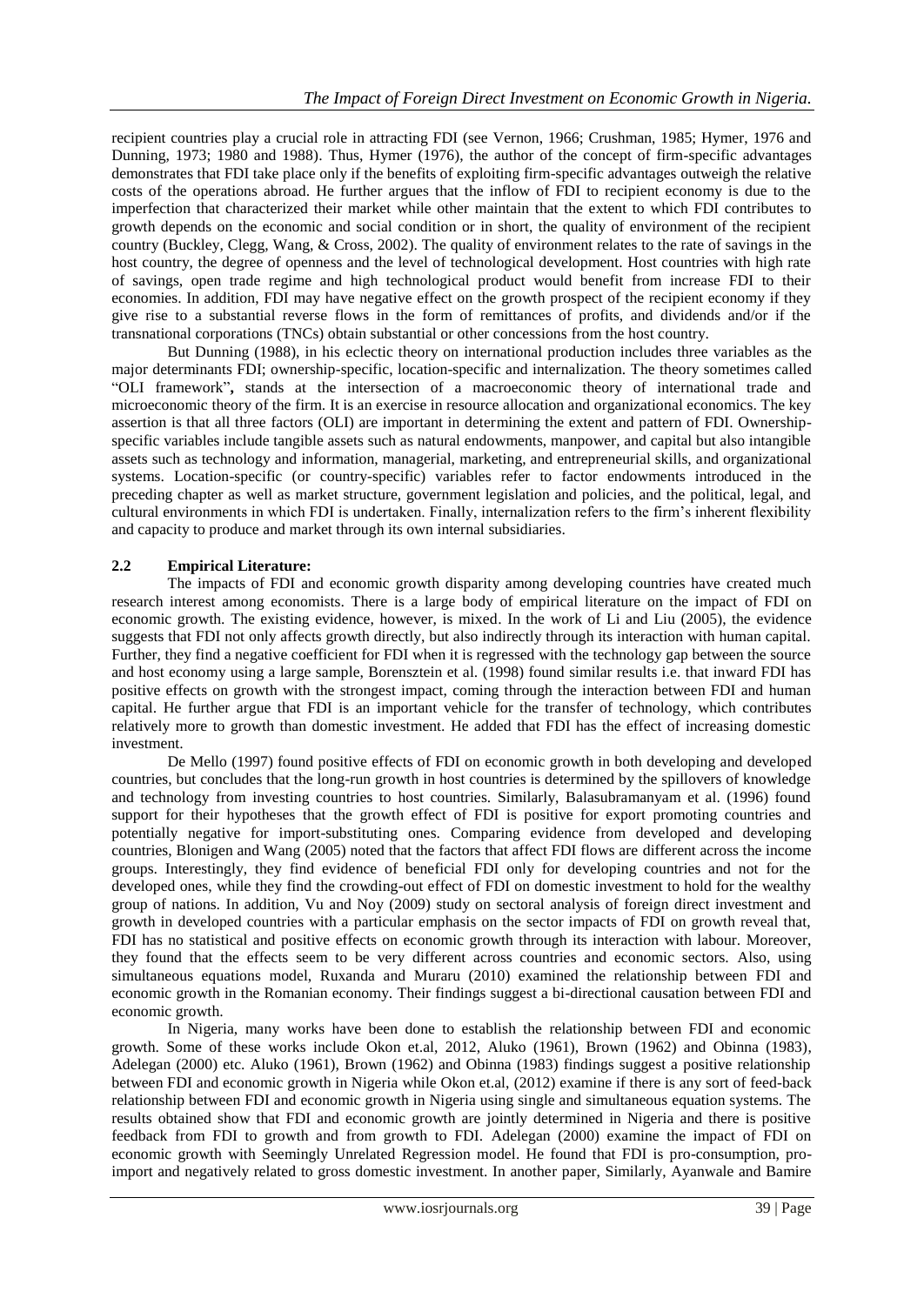(2001) assessed the influence of FDI on firm level productivity in Nigeria and reported positive spillover of foreign firms on domestic firm productivity.

Accordingly, studies such as Ayanwale (2007) and Akinlo (2004) focused on the oil and non-oil sector. These studies assessed the impacts of FDI inflows to the extractive industry on Nigeria"s economic growth. Akinlo (2004) specifically controlled for the non-oil FDI dichotomy in Nigeria. Using error correction model, he investigated the impact of foreign direct investment (FDI) on economic growth in Nigeria. He found that both private capital and lagged foreign capital have small and not a statistically significant effect on economic growth. Further, his results support the argument that extractive FDI might not be growth enhancing as much as manufacturing FDI. Egwaikhide (2012) also investigates the relationship between foreign direct investment (FDI) and economic growth in Nigeria, Johansen Cointegration technique and Vector Error Correction Method in which FDI is disaggregated into various components. The Johansen Cointegration result establishes that the impact of the disaggregated FDI on real growth in Nigeria namely: agriculture, mining, manufacturing and petroleum sectors is very little with the exception of the telecom sector which has a good and promising future, especially in the long run. Furthermore, past level of FDI and level of infrastructures are FDI enhancing.

Ayadi (2009) investigates the relationship between FDI and economic growth in Nigeria and discovered weak correlation and causality between the variables and recommends that infrastructural development, human capital building and strategic policies towards attracting FDI should be intensified. In the same vein, Osinubi and Amaghionyediwe (2010) examined the relationship between foreign private investment (FPI) and economic growth in Nigeria. Their findings suggest that FPI, domestic investment growth, net export growth and the lagged error term were statistically significant in explaining variations in Nigeria economic growth while Ayashagba and Abachi (2002) evidenced a significant impact on economic growth.

### **III. Methodology:**

Following Obwona (2001) analytical framework, the county"s production function is represented by the total production function, also called multi-factor productivity stated in equation 1 below: **III. Methodology:**<br>Following Obwona (2001) analytical framework, the county's production function is represented by the total production function, also called multi-factor productivity stated in equation 1 below:<br> $Y = f(L$ 

Where Y is the output, L; labour force, K; capital stock and A is the total factor productivity of growth in output, not accounting for increase in factor outputs (K and L). For Fig. and the study employs the endogenous<br>The study employs the endogenous<br> $Y_{it} = F(K_{it}, A(t)L_{it})$ where Y is the output, L; labour lorce, K; capital stock and A is the total factor productivity of growth<br>put, not accounting for increase in factor outputs (K and L).<br>udy employs the endogenous growth model specified in

The study employs the endogenous growth model specified in equation 2 below.

According to endogenous growth theory, A is endogenously determined by economic factors. Adopting the method of Lipsey (2001) which has been used by Egwaikhide (2012), local and foreign components of domestic investment cannot be separated due to the unavailability of data in the literature that have fully captured addition to domestic investment by foreign firm. Hence, we assume that the effect of FDI on economic growth operating through A depends on trade policy regime which we capture with trade openness (TOP). Hence, we defined; *A h FDI TOP it it it* ( , ) (3) *FDI g X it it*

( ) (4)

Where  $X_{it}$  represent FDI from the three sectors of the economy such as Agricultural, Manufacturing and Telecommunication sector. Substituting equation (3) and (4) into (1), we have the reduced form equation stated below; Where  $X_{it}$  represent FDI from the three sectors of the economy such as Agricultural, Manufacturing<br>and Telecommunication sector. Substituting equation (3) and (4) into (1), we have the reduced form equation<br>stated below

Where Y is the output (proxy – real gross domestic product - RGDP), L; labour force measure with the population between the ages of 15 and 64 as a percentage of the total population following internal labour organization definition, K; is capital stock measured by real gross fixed capital formation as percentage of GDP. It should be noted that this proxy has been used by Athukorala (2003), Ayanwale (2007) and Egwaikhide (2012).  $X_{it}$  is measured by FDI in the three sectors chosen for the study (e.g. Agricultural, manufacturing and Telecommunication sector) while we proxy trade openness policy (TOP) with the summation of exports and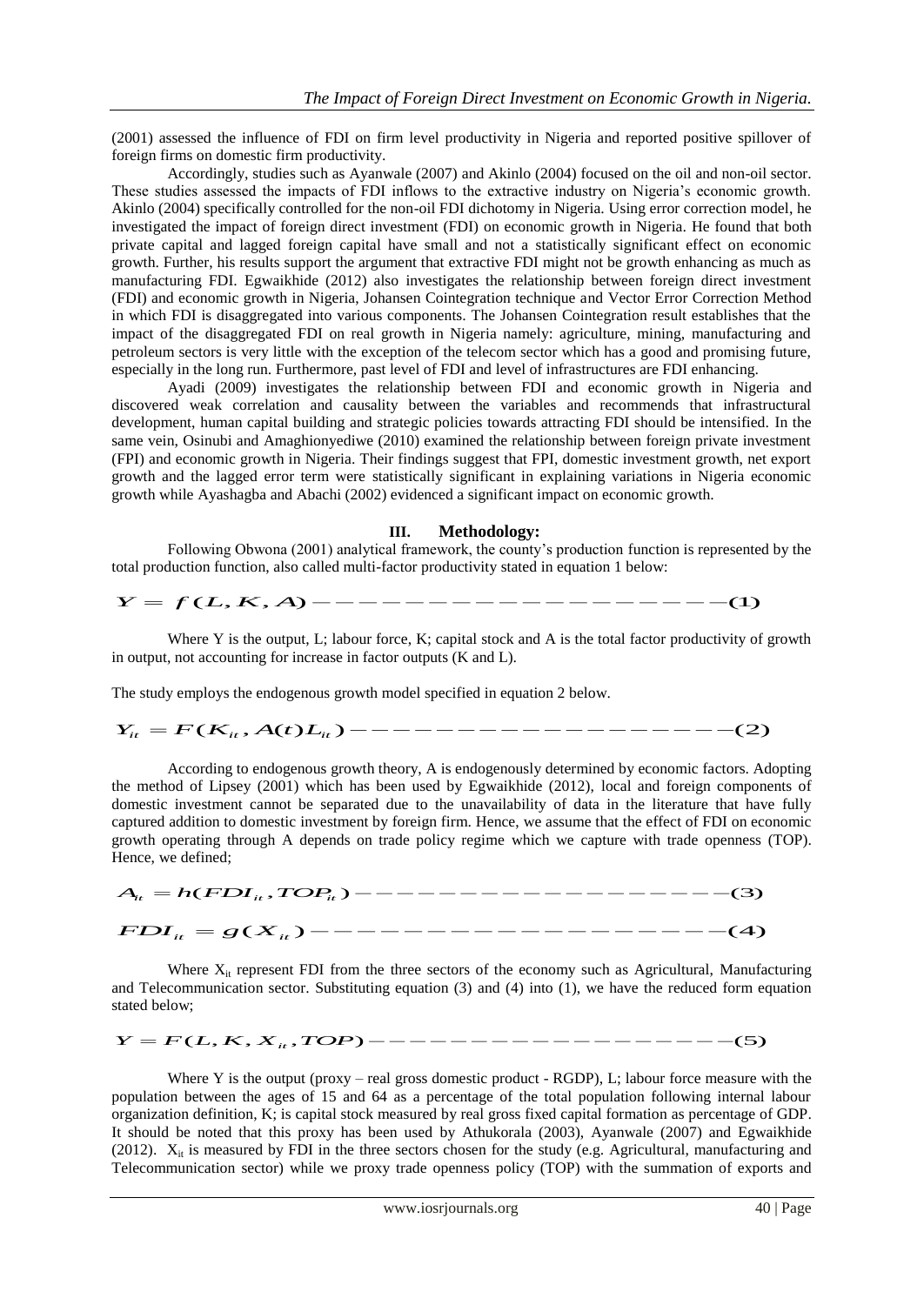imports of goods and services measured as a share of gross domestic product. Thus, the model is specified as follows: *Y F L K FDIAg FDIMan FDITel TOP* ( , , , , , ) (6)

#### **Model Specification:**

There is no doubt that the major stage in a study of the relationship between foreign direct investment and economic growth is the ability to specify a precise model to capture the impact of FDI on growth. Thus, our analysis will be based on the linear model specified in equation (7) below: **Model Spectrication:**<br>
There is no doubt that the major stage in a study of the relationship between foreign direct investment<br>
and economic growth is the ability to specify a precise model to capture the impact of FDI o

Where Y is real gross domestic product (RGDP), L; the population between the ages of 15 and 64 as a percentage of the total population (POP), K; real gross fixed capital formation (RGFCF) as percentage of GDP, FDIAg; foreign direct investment into agricultural sector, FDIMan; foreign direct investment into manufacturing sector, FDITel; foreign direct investment into telecommunication, TOP; trade openness policy and  $\mathcal{E}_t$  is the error term;  $\beta_0$  is the intercept while  $\beta_i$  is the coefficients of the variables to be estimated. We expected positive signs for all the explanatory variables in the model.

Consideration the World Bank/IFC (2012) latest ease of doing business report, and Global Anticorruption (Transparency International) report of 2011 and 2012 in Nigeria respectively that suggest unfavorable business environment and weak institution/legal framework for property right protection as a major concern in the country, a separate model is therefore specified to investigate the influence of business environment divided into political, institution/legal framework and macroeconomic factors on FDI which form the second objective of the study. Thus, we have; Infavorable business environment and weak institution/legal framework for property right protection as a major<br>concern in the country, a separate model is therefore specified to investigate the influence of business<br>envir

$$
FDI_t = \varphi_0 + \varphi_1 PI_t + \varphi_2 C r p t n_t + \varphi_3 LogF r w k_t + \varphi_4 Inf_t + \varphi_5 R \text{ in } r_t + \varphi_6 R E r_t + \mu_t
$$
---(8)

We used dummy variable to measure political instability (PI). Political instability takes values of one (1), if there is no military coup and zero (0), if government is interrupted by military coup. Institutional or legal framework (LEGFRWK) is proxied with freedom house index (FH, 2001) suggested by work of Barro and Lee (1994), Sala-i-Martin (1997) and De Melo et al. (1997) and corruption measured with corruption index (CRPINDX) while inflation (INF), real interest rate (RINTR) and real exchange rate (RER) are some of the macroeconomic variables considered in the study. Inflation as measured by the consumer price index which reflects the annual percentage change in the cost to the average consumer of acquiring a basket of goods and services that may be fixed or changed at specified intervals may be yearly (WDI). Real exchange rate is the nominal effective exchange rate index (2005=100) which measures the values of a currency against a weighted average of several foreign currencies divided by a price deflator or index of costs (WDI).  $\varphi_0$  is the intercept and  $\varphi_1$ ,  $\varphi_2$ ,  $\varphi_3$ ,  $\varphi_4$ ,  $\varphi_5$  and  $\varphi_6$  are the coefficients of the explanatory variables.  $\mu_{it}$  is the error term.

### **Granger Causality Test:**

To establish the causation between the FDI<sub>i</sub> and economic growth which form third objective of the example adopted Granger Causality test denoted by the following equations (Deb et al. 2008).<br>  $\beta_0 + \sum_{n=1}^{\infty} \beta_n y_{n-k} +$ study, we adopted Granger Causality test denoted by the following equations (Deb et al, 2008).

Formula: effective exchange rate index (2005=100) which measures the values of a currency against a weighed average of several foreign currencies divided by a price deflator or index of costs (WDI). 
$$
\varphi_0
$$
 is the intercept and  $\varphi_1$ ,  $\varphi_2$ ,  $\varphi_3$ ,  $\varphi_4$ ,  $\varphi_5$ , and  $\varphi_6$  are the coefficients of the explanatory variables.  $\mu_{it}$  is the error term.

\nGranger Causality Test: To establish the causation between the FDI<sub>i</sub> and economic growth which form third objective of the study, we adopted Granger Causality test denoted by the following equations (Deb et al, 2008).

\n $\mathcal{S}_t = \mathcal{B}_0 + \sum_{k=1}^{n} \mathcal{B}_k \mathcal{S}_{t-k} + \sum_{l=1}^{n} \alpha_t \mathcal{X}_{t-1} + \mu_t$ ,  $------------$  (9)

\n $\mathcal{X}_t = \mathcal{Y}_0 + \sum_{k=1}^{n} \mathcal{S}_k \mathcal{Y}_{t-k} + \sum_{l=1}^{n} \mathcal{Y}_l \mathcal{X}_{t-l} + \nu_t$ ,  $---------$  (10)

\nWhere:  $\mu$  and  $\nu$ , are mutually uncorrelated error terms and 'k' and 'l' are the number of lags. Granger

Where:  $\mu_t$  and  $v_t$  are mutually uncorrelated error terms and 'k' and 'l' are the number of lags. Granger causality assume  $\alpha_l = 0$  and  $\delta_k = 0$  for all *l's* and *k's* for null hypothesis. If the coefficient  $\alpha_l$ 's are statistically significant when  $\delta_k$ 's are not, then x granger causes y. If otherwise, y granger causes x. But in a situation where  $\alpha_l$  and  $\delta_k$  are significant, the causality run both direction.

#### **Source of Data:**

The data for this research work is generated from the World Development Indicator. The data on the FDIAg, FDIMan and FDITel were generated from the work of Egwaikhide (2012) which he source from the CBN statistical bulletin (2009).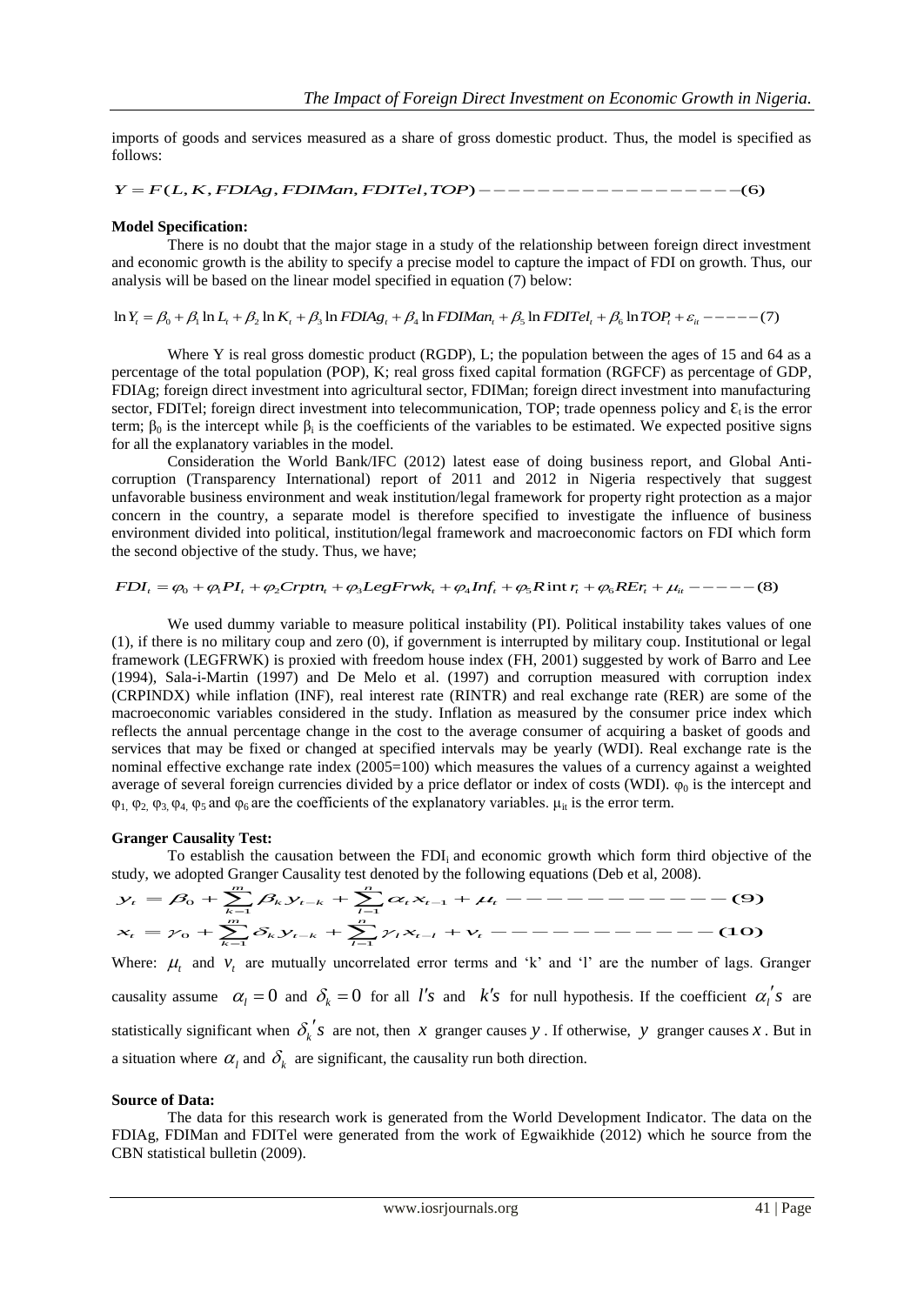## **IV. Discussion of the Empirical Findings:**

The results of the Unit Root Test shown in table 4.1 indicate that all the variables are integrated of order one I(1) both at 1%, 5% and 10% critical value. Only FDIAg, FDIMan and FDITel variables are stationary with intercept but not trended.

| <b>Variables</b> | <b>ADF</b> test Stat | <b>Critical Value</b> |           |           | <b>Trend</b><br>and | Order<br>of |
|------------------|----------------------|-----------------------|-----------|-----------|---------------------|-------------|
|                  |                      | $1\%$                 | 5%        | 10%       | <b>Intercept</b>    | Integration |
| LOG(RGDP)        | $-6.755584$          | $-2.5838$             | $-1.9428$ | $-1.6172$ | None                | I(1)        |
| LOG(POP)         | $-7.258258$          | $-2.5838$             | $-1.9428$ | $-1.6172$ | None                | I(1)        |
| LOG(RGFCF)       | $-5.00403$           | $-2.5838$             | $-1.9428$ | $-1.6172$ | None                | I(1)        |
| LOG(FDIAg)       | $-4.613967$          | $-3.4885$             | $-2.8868$ | $-2.5801$ | Intercept           | I(1)        |
| LOG(FDIMan)      | $-4.985021$          | $-3.4885$             | $-2.8868$ | $-2.5801$ | Intercept           | I(1)        |
| LOG(FDITel)      | $-3.581674$          | $-3.4885$             | $-2.8868$ | $-2.5801$ | Intercept           | I(1)        |
| LOG(TOP)         | $-3.791040$          | $-2.5838$             | $-1.9428$ | $-1.6172$ | None                | I(1)        |
| $ECM(-1)$        | $-8.016672$          | $-3.4880$             | $-2.8865$ | $-2.5799$ | Intercept           | I(0)        |

**Table 4.1**

From the unit root test result, it was obvious that the explanatory variables are integrated of the same order with the dependent variable (RGDP) which suggests that the variables are cointegrated. To solve the cointegration problem we subject the generated residuals to unit root test. The result shows that ECM (-1) is significant at 1%, 5% and 10% critical value which means a long run disequilibrium in the model. Thus, indicating the importance of inclusion of ECM (-1) in the regression model.

| Table 4.2         |             |              |                  |        |  |  |
|-------------------|-------------|--------------|------------------|--------|--|--|
| <b>Variable</b>   | Coefficient | t-Statistics | <b>Std Error</b> | Prob.  |  |  |
| LOG POP           | 0.482807    | 2.533185     | 0.190593         | 0.0127 |  |  |
| <b>LOG RGFCF</b>  | 0.023529    | 0.291797     | 0.080635         | 0.7710 |  |  |
| <b>LOG FDIAG</b>  | $-0.045562$ | $-0.975278$  | 0.046717         | 0.3315 |  |  |
| <b>LOG FDIMAN</b> | 0.035325    | 0.740317     | 0.047716         | 0.4607 |  |  |
| <b>LOG FDITEL</b> | 0.232268    | 4.024842     | 0.057709         | 0.0001 |  |  |
| LOG TOP           | $-0.046174$ | $-0.500529$  | 0.092251         | 0.6177 |  |  |
| C                 | 9.210445    | 13.70093     | 0.672249         | 0.0000 |  |  |
| $ECM(-1)$         | 0.042057    | 0.427322     | 0.098419         | 0.6700 |  |  |

R- Square  $= 0.836562$ ; Adjusted R-Square  $= 0.826255$ ; Durbin-Watson Stat  $= 2.111891$ 

The regression result presented in table 4.2 above shows that, labour force (L) measured with the population between the ages of 15 and 64 as a percentage of the total population (POP), capital stock (K) measured with real gross fixed capital formation (RGFCF), foreign direct investment into manufacturing (FDIMan) sector and foreign direct investment into telecommunication (FDITel) sector have positive relationship with economic growth (proxy; RGDP). The result indicates that POP and FDITel exhibit significant positive impact on economic growth (RGDP) in Nigeria with t-value of 2.533185 and 4.024842 respectively while RGFCF and FDIMan exhibit insignificant positive impact on economic growth in Nigeria with t-values of 0.291797 and 0.740317 respectively. Hence, a percentage increase in labour force (proxy; POP), capital stock (proxy; RGFCF), FDIMan and FDITel causes 48%, 2.4%, 3.5% and 23% increase in economic growth (proxy; RGDP) in Nigeria respectively. However, FDIAg and trade policy (proxy; TOP) have negative impact on economic growth (proxy; RGDP) with t-values of -0.975278 and -0.500529 respectively. These suggest that a percentage decrease in FDIAg and TOP causes 4.5% and 4.6% decrease in economic growth in Nigeria cetris paribus. The measure of the goodness of fit,  $\mathbb{R}^2$ , shows that the explanatory variables explain more than 80% of total variations in the real GDP in Nigeria. Our result also shows no presence of serial autocorrelation (DW=2.11) with the dependent variable (RGDP) while the rate of adjustment to equilibrium is 0.042057 with insignificant t-statistic that stood at 0.427322.

In addition, the Pairwise granger causality test result in our study presented in table 4.3 below shows that the assumption of null hypothesis that FDI into agriculture, manufacturing and telecommunication does not granger cause economic growth (proxy; RGDP) is rejected.

| Table |  |
|-------|--|
|-------|--|

| <b>Null Hypothesis</b>                     | <b>F</b> -Statistic | Prob.   |
|--------------------------------------------|---------------------|---------|
| LOG FDIAG does not Granger Cause LOG RGDP  | 6.45953             | 0.00221 |
| LOG FDIMAN does not Granger Cause LOG RGDP | 10.7358             | 5.4E-05 |
| LOG_FDITEL does not Granger Cause LOG_RGDP | 16.9791             | 3.6E-07 |

However, since we are also interest in the direction of causality between foreign direct investment into agriculture (FDIAg), manufacturing (FDIMan), telecommunication (FDITel) sector and economic growth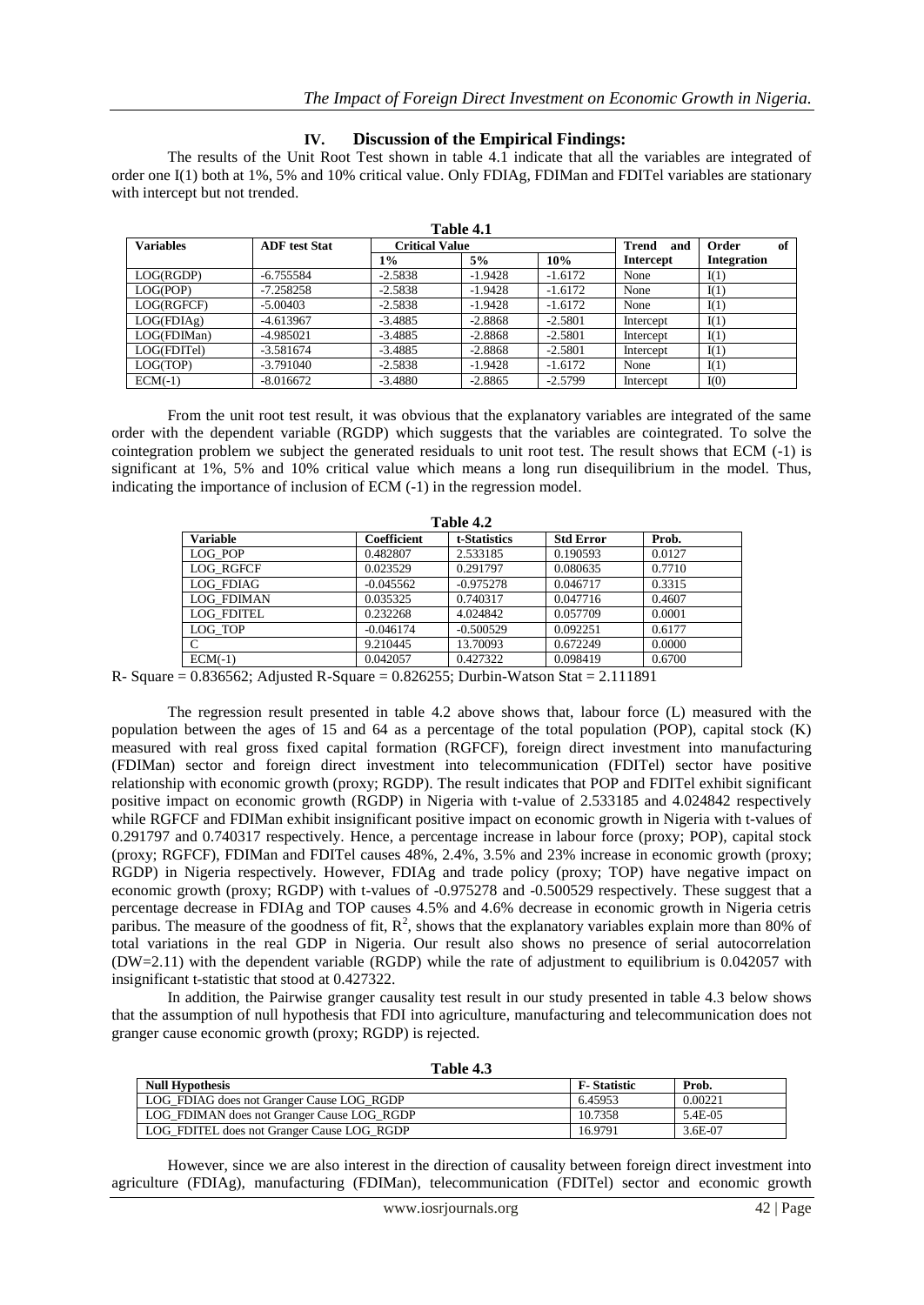(proxy; RGDP) which serve as the variables of interest in the study, the Pairwise granger causality test result on FDI were picked from the entire causality test result and presented in table 4.3 for simplicity. Hence, from the result, it is evidence that foreign direct investment into agriculture (FDIAg), manufacturing (FDIMan) and telecommunication (FDITel) sectors causes economic growth (RGDP) in Nigeria. Thus, the result suggests a unidirectional causation running from FDIAg, FDIMan and FDITel to economic growth (proxy; RGDP) in Nigeria.

To investigate the influence of business environment which we divided into political, institution/legal framework and macroeconomic factors on FDI that form the second objective of the study, we therefore regress model in equation 8 above. But before the regression, we subjected the variables such foreign direct investment (FDI), political instability (PI), corruption index (CRPINDX), institutional/legal framework (LEGFRWK), inflation (INF), real interest rate (RINTR) and real exchange rate (RER) to unit root test in order to avoid sporous result. The result of the test is presented on table 4.4 below. However, political instability is measured with dummy variable (e.g. no military coup = 1 and military coup = 0) while institutional/legal framework is proxied with freedom house index (FH, 2001) and corruption measured with corruption index. The macroeconomic variables included in this study are; inflation, real interest rate and real exchange rate.

| Table 4.4        |                      |                       |           |           |                     |                    |
|------------------|----------------------|-----------------------|-----------|-----------|---------------------|--------------------|
| <b>Variables</b> | <b>ADF</b> test Stat | <b>Critical Value</b> |           |           | <b>Trend</b><br>and | Order<br>of        |
|                  |                      | 1%                    | 5%        | 10%       | Intercept           | <b>Integration</b> |
|                  |                      |                       |           |           |                     |                    |
| <b>FDI</b>       | $-5.222088$          | $-2.5838$             | $-1.9428$ | $-1.6172$ | None                | I(1)               |
| PI               | $-5.707190$          | $-2.5838$             | $-1.9428$ | $-1.6172$ | None                | I(1)               |
| <b>CRPINDX</b>   | $-4.311403$          | $-2.5838$             | $-1.9428$ | $-1.6172$ | None                | I(1)               |
| LEGFRWK          | $-7.757960$          | $-3.4880$             | $-2.8865$ | $-2.5799$ | Intercept           | I(0)               |
| <b>INF</b>       | $-4.024382$          | $-2.5838$             | $-1.9428$ | $-1.6172$ | None                | I(1)               |
| <b>RINTR</b>     | $-5.162136$          | $-2.5838$             | $-1.9428$ | $-1.6172$ | None                | I(1)               |
| <b>RER</b>       | $-3.389016$          | $-2.5838$             | $-1.9428$ | $-1.6172$ | None                | I(1)               |
| ECM              | $-5.768984$          | $-3.4885$             | $-2.8868$ | $-2.5801$ | Intercept           | I(0)               |

The unit root test result presented in table 4.4 above shows that all the variables are significant at 1%, 5% and 10% critical value. However, the variables are integrated of the same order with no trend and intercept except legal framework (LEGFRWK) thus, indicating cointegration problem. The result of the ECM is significant at all the critical value with intercept hence, suggesting long run disequilibrium in the model. To address the long run disequilibrium problem in the model, we included ECM in the regression model. However, table 4.5 below shows the summary of the regression result.

|                                                      |                    | 1 avit 4.9   |                  |        |
|------------------------------------------------------|--------------------|--------------|------------------|--------|
| Dependent Variable: FDI                              |                    |              |                  |        |
| Method: Least Squares                                |                    |              |                  |        |
| Sample (Adjusted): 1980:3 2009:4                     |                    |              |                  |        |
| Included Observations: 118 after adjusting endpoints |                    |              |                  |        |
| <b>Variable</b>                                      | <b>Coefficient</b> | t-Statistics | <b>Std Error</b> | Prob.  |
| PI                                                   | $-1.233909$        | $-2.790534$  | 0.442177         | 0.0062 |
| <b>CRPINDX</b>                                       | 0.710021           | 5.141098     | 0.138107         | 0.0000 |
| <b>LEGFRWK</b>                                       | 0.242138           | 2.131459     | 0.113602         | 0.0353 |
| <b>INF</b>                                           | 0.071774           | 9.847323     | 0.007289         | 0.0000 |
| <b>RINTR</b>                                         | 0.029399           | 2.605453     | 0.011284         | 0.0104 |
| <b>RER</b>                                           | $-0.004230$        | $-5.221188$  | 0.000810         | 0.0000 |
| $\mathcal{C}$                                        | 1.831292           | 2.453459     | 0.746412         | 0.0157 |
| $ECM(-1)$                                            | $-0.126433$        | $-1.730919$  | 0.073044         | 0.0863 |
| R-Squared                                            | 0.717247           |              |                  |        |
| <b>Adjusted R-Squared</b>                            | 0.699254           |              |                  |        |
| Durbin-Watson Stat                                   | 1.930737           |              |                  |        |

**Table 4.5**

From the summary of the regression result presented in table (table 4.5), we observed that all the explanatory variables such as political instability (PI), corruption (proxy - CRPINDX), institution/legal framework (LEGFRWK proxied with freedom house index (FH, 2001)), inflation (INF), real interest rate (RINTR) and real exchange rate (RER) significantly influence the inflow of foreign direct investment into Nigeria. Hence, among all the explanatory variables, political instability and real exchange rate significantly and negatively influences foreign direct investment into Nigeria and the influence of inflation on the inflow of FDI remains topmost with t-statistics of 9.847325 although positive. We also noticed significant positive influence of institution/legal framework with t-statistic (2.131459) on inflow of FDI thus supporting the aprori. This suggests that strong institution/legal framework for property right protection of foreign investors is a strong incentive to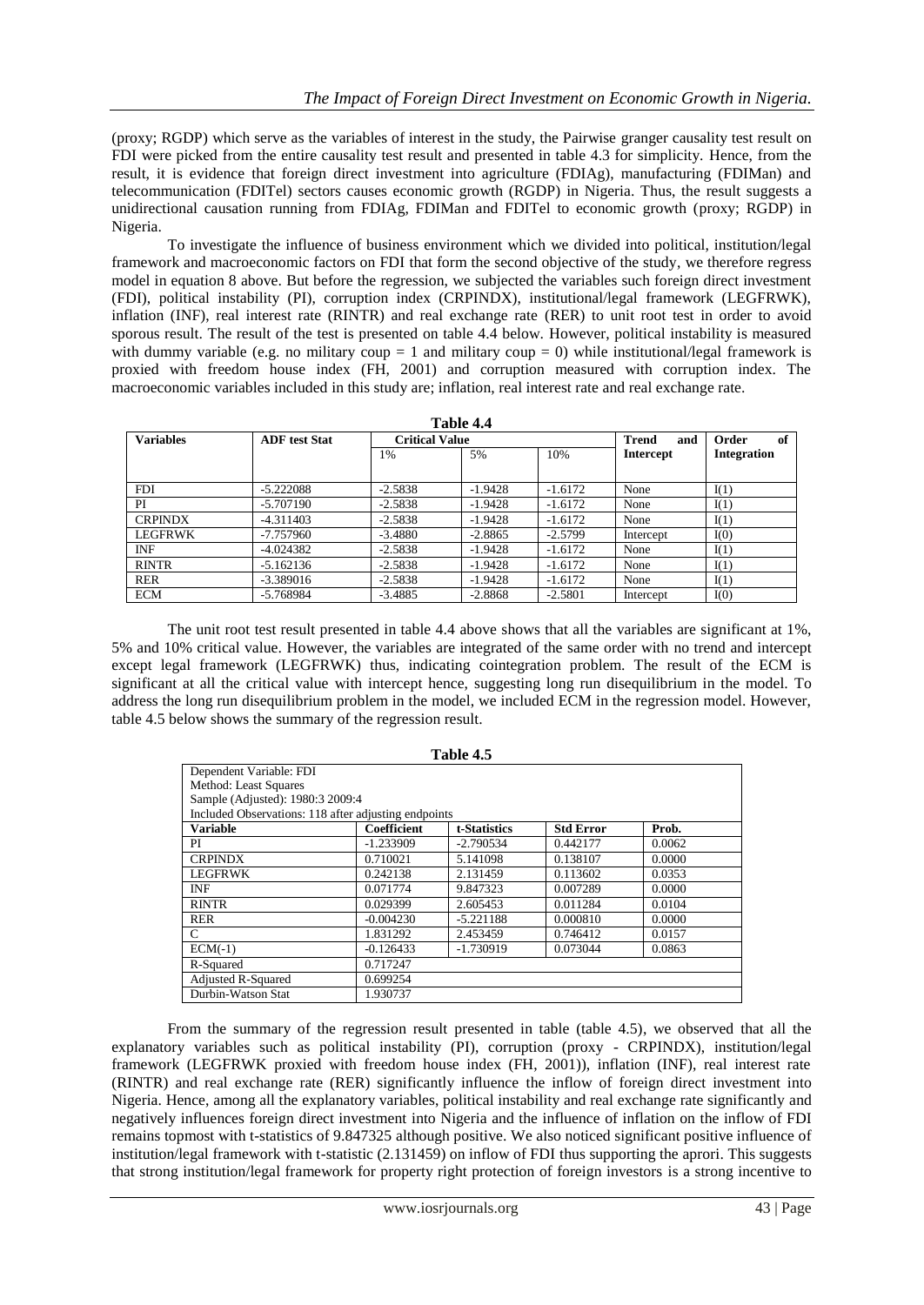attract enormous FDI into the Nigerian economy. Even though, corruption (CRPINDX), inflation (INF) and real interest rate (RINTR) have positive sign as against the expected negative sign which may be as a result of the nature of the data (quarterly) or human and technical error during the data generating process, the fact remains that the significant influence of them on FDI is a strong evidence which shows that corruption and macroeconomic volatility (e.g. inflation and real interest rate) have been another source of disincentive to the inflow of FDI into Nigeria. For example, as at November 2012, inflation rate was 12.3 while real interest rate defined as the lending interest rate adjusted for inflation as measured by the GDP deflator (IMF) stood at 5.40% as of 2010. However, our findings support the CBN (2010) report of unfriendly business environment as an attribute of sharp drop in FDI inflow into the country in recent years and sharp fall in portfolio investments by 87.1 percent to 65.5 percent (\$3.9 billion) capital inflows into the country in 2010.

In addition, the result on table 4.5 revealed robust R-square depicting better goodness of fit. The  $R^2$ (0.717247) shows that the explanatory variables explain more than 70% of total variations in the FDI in Nigeria. The Durbin-Watson statistic is 1.930737 showing no presence of serial autocorrelation with the dependent variable FDI while the long run disequilibrium in the model adjusted at the rate of -0.126433t to equilibrium with insignificant t-statistic  $(-1.730919)$ .

## **V. Implications of the Findings:**

The attempt to examine the impact of foreign direct investment on economic growth in Nigeria, the direction of causality between FDI into agriculture, manufacturing, telecommunication sector and economic growth as well as the influence of business environment on FDI yields the following key findings:

- Foreign direct investment into manufacturing and telecommunication sector has positive impact on economic growth in Nigeria while FDI into agricultural sector impacted on economic growth negatively.
- Foreign direct investment into agriculture, manufacturing and telecommunication sector causes economic growth in Nigeria, thus suggesting a unidirectional causation.
- Institution or legal framework has positive and significant influence on the inflow of foreign direct investment into Nigerian economy, hence suggesting the need for strong legal framework for property right protection which could serve as an incentive to attract foreign investors into the economy.
- $\triangleright$  Political instability and real exchange rate significantly and negatively influences the inflow of foreign direct investment into Nigeria vis-a-vis signifying the importance of friendly business environment in the country.

## **VI. Conclusion and Policy Suggestions:**

From the empirical evidence, we have been able to establish that foreign direct investment into manufacturing and telecommunication exhibit positive impacts on economic growth in Nigeria, therefore any policy idea directed at reducing the inflow of FDI into these sectors could endanger the rate of economic growth in Nigeria. Also authorities need to step up effort by relevant policies that could attract enormous inflow of FDI into agricultural sector which over time have been neglected due to the discovery of crude oil. Be that as it may, from the granger causality test, our findings suggest that economic growth is caused by the inflow of FDI into agriculture, manufacturing and telecommunication sector. Furthermore, in the course of investigating the influence of institution or legal system, we discovered a positive and significant influence on FDI inflow thus, suggesting the need for strong legal system for property right protection. The negative influence of political instability or political disruption on FDI inflow and the danger of macroeconomic volatility (real exchange rate) were also noticed from the findings. In conclusion, foreign direct investment inflow promote economic growth and business environment measured with political instability, corruption, institution/legal framework and macroeconomic environment significantly influence the inflow of FDI in Nigeria. Therefore, to promote growth and development in the economy, government should give priority to policies that could promote FDI inflow into the country such as tax holidays, infrastructural development, consistent power supply and good security outlet to address the issues of Boko Haram and their random bombing in some part of the country, kidnapping and Militancy. This will go a long way in creating enough job opportunities for the unemployed youth and help in check-mating the high rate of poverty in the country thereby reducing the gap between the proletariat and exploitative bourgeoisie.

#### **Reference:**

- [1]. Adelegan, J.O. (2000), "Foreign direct investment and economic growth in Nigeria: A seemingly unrelated model". African Review of M oney, Finance and Banking, Supplementary issue of "Savings and development" 2000. pp.5–25. Milan, Italy.
- [2]. Akinola, A.E. (2004), "Foreign direct investment and growth in Nigeria: A empirical investigation" Journal of Policy Modeling, vol. 26 No. 3 pp. 627- 39
- [3]. Aluko, S.A. (1961), "Financing economic development in Nigeria". The Nigerian Journal of Economic and Social Studies, 3(1): 39–67.
- [4]. Asiedu, E. (2003), "Capital controls and foreign direct investment" World Development, 32(3): 479–90.